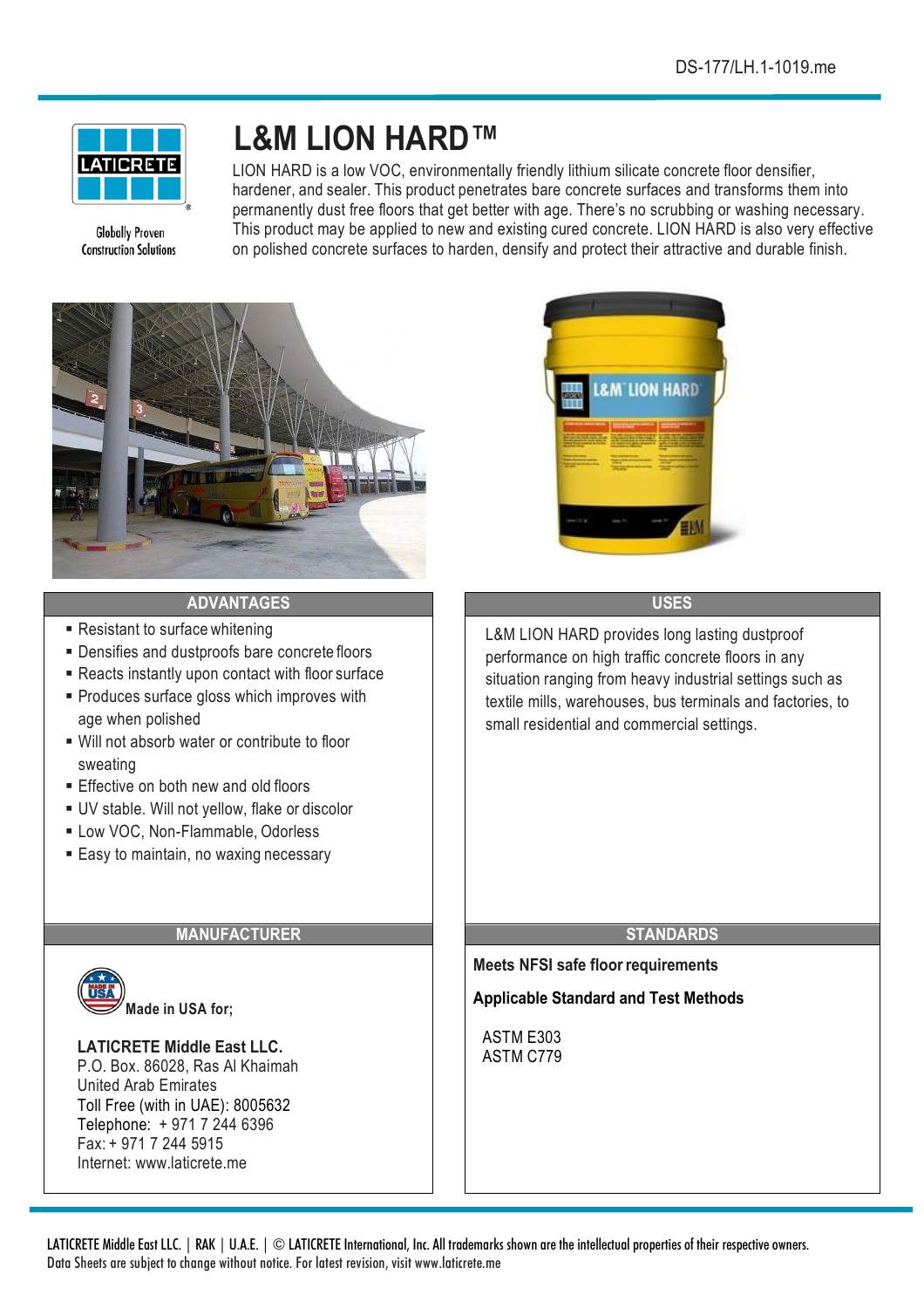# **Packaging**

1 Gal (3.8 L) 5 Gal (19 L)

# **Suitable Substrates**

- Existing Concrete
- § New Concrete

# **Approximate Coverage**

Typical Application Rates: Coverage dependent upon surface texture and porosity. Typical rate is 600-800 ft<sup>2</sup>/gal (14.7-19.6 m<sup>2</sup>) on hard troweled, dense concrete. One coat normally recommended. For best results on porous concrete surfaces, apply second coat after the first coat has dried completely and any dried residue has been removed.

Polished concrete: Apply two coats, the first at 400-600 ft<sup>2</sup>/gal (9.8-14.7 m<sup>2</sup>/L) and the second at 600-800 ft<sup>2</sup>/gal (14.7-19.5 m<sup>2</sup>/L) for maximum hardness and surface durability, per instructions.

# **Shelf Life**

LION HARD containers are to be sealed and stored in a clean, dry place above 40  $F(4)$ . Shelf life is two years in unopened containers when properly stored. Do not allow to freeze.

## **Limitations**

- Apply when concrete temperatures are 40 F (4 C) and rising.
- Do not use acidic or highly alkaline cleaners on treated surfaces.
- All spills must be cleaned up in a timely manner.
- LION HARD is not a curing compound. Use on concrete that is less than 3 days will reduce its long termeffectiveness.

# **Cautions**

- § Consult SDS for more safety information
- § Protect finished work from traffic until fully cured
- Do not allow to freeze
- § Keep out of reach of children

Mock-ups and field test areas are required in order to validate performance and appearance related characteristics (including but not limited to color, inherent surface variations, wear, anti-dusting, abrasion resistance, chemical resistance, stain resistance, coefficient of friction, etc.) to ensure system performance as specified for the intended use, and to determine approval of the decorative flooring system.

# **TECHNICAL DATA**

#### **Physical Properties**

| <b>Property</b>                | <b>Observed</b>  |
|--------------------------------|------------------|
| <b>Type Solids</b>             | Lithium Silicate |
| <b>Active Solids</b>           | 100%             |
| Viscosity                      | Water like       |
| рH                             | 10.9             |
| <b>Specific Gravity</b>        | 1.10             |
| Color                          | Clear            |
| Weathering UV Test             | Excellent        |
| Surface Breathable             | Yes              |
| Skid Resistance ASTM E 303     | Good             |
| Abrasion Resistance ASTM C 779 | $+200 - 400\%$   |

#### **Working Properties**

Specifications are subject to change without notification. Technical data shown in product data sheets are typical but reflect laboratory test procedures conducted in laboratory conditions. Actual field performance and test results will depend on installation methods and site conditions. Field test results will vary due to critical job site factors. All recommendations, statements and technical data contained in this data sheet are based on tests we believe to be reliable and correct, but accuracy and completeness of said tests are not guaranteed and are not be construed as a warranty or guaranty of any kind. Satisfactory results depend upon many factors beyond the control of LATICRETE International, Inc. User shall rely on their own information and tests to determine suitability of the product for the intended use and user assumes all risk, loss, damage, expense and liability resulting from their direct use, indirect use or consequential to their use of the product. LATICRETE shall not be liable to the buyer or any third party for any injury, loss or damage directly or indirectly resulting from use or inability to use the product.

# **INSTALLATION**

**Surface Preparation**: On new, interior concrete, we recommend finishing the concrete to a hard steel trowel finish (3 pass) per ACI- 302.1R, Class 5 floor.

**Existing, Cured Concrete**: Remove unsound concrete and fill holes, cracks and deteriorated areas. All residue, oil, sealers, waxes, contaminants and laitance must be removed from surfaces to assure maximum penetration.

**Application**: Apply one, saturating coat of LION HARD™ in a uniform manner, at a rate of 600 ft $2$ /gal (14.7 m $2$ /L). Install with a low-pressure sprayer or other device, maintaining a wet surface sheen for 15 to 20 minutes. Apply more LION HARD to areas that are more porous and appear to readily absorb the material. Redistribute any excess LION HARD with soft broom or microfiber pad, allowing material to dry uniformly. Avoid brooming once drying begins. After drying remove any excess, powder-like residue with a stiff broom or dry buffer.

**New Concrete**: For best results, moist cure fresh concrete or apply clear, non-residual Cure. Allow new concrete to cure for a minimum of 72 hours; seven days are recommended for best results. After the curing period has elapsed, treat new concrete surfaces as described above in application.